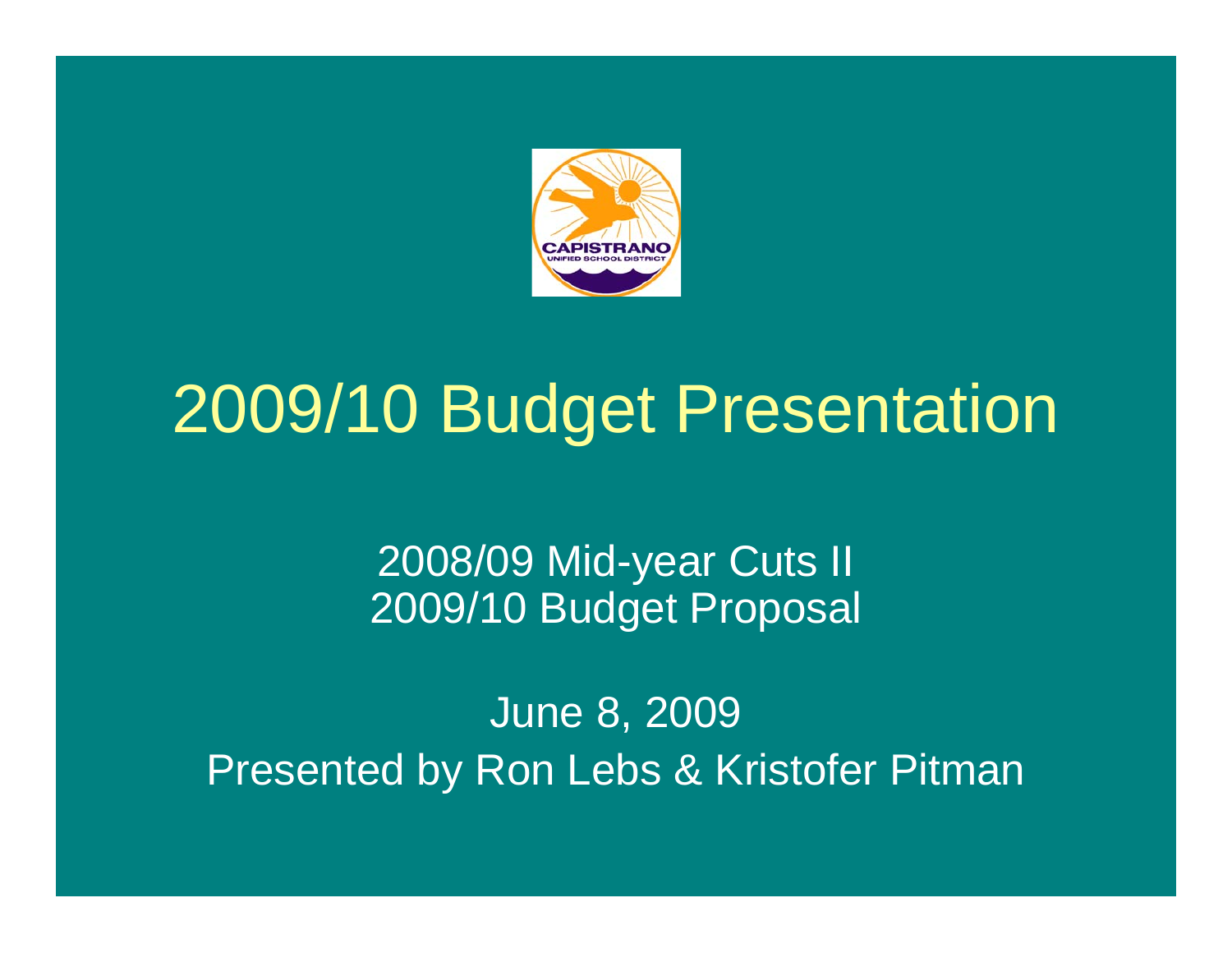#### 2008/09 - A Road Less Traveled

- In the face of ambiguity and uncertainty the CUSD Board of Trustees has:
	- Stayed ahead of the budget curve by making difficult but prudent decisions.
		- \$25M in ongoing cuts 2009/10
	- Maintained conservative fiscal practices.
	- Tightened purchases.
	- Controlled cash flow.
	- Met fiscal AB 1200 solvency requirements.
	- Planned for the "worse case scenario."

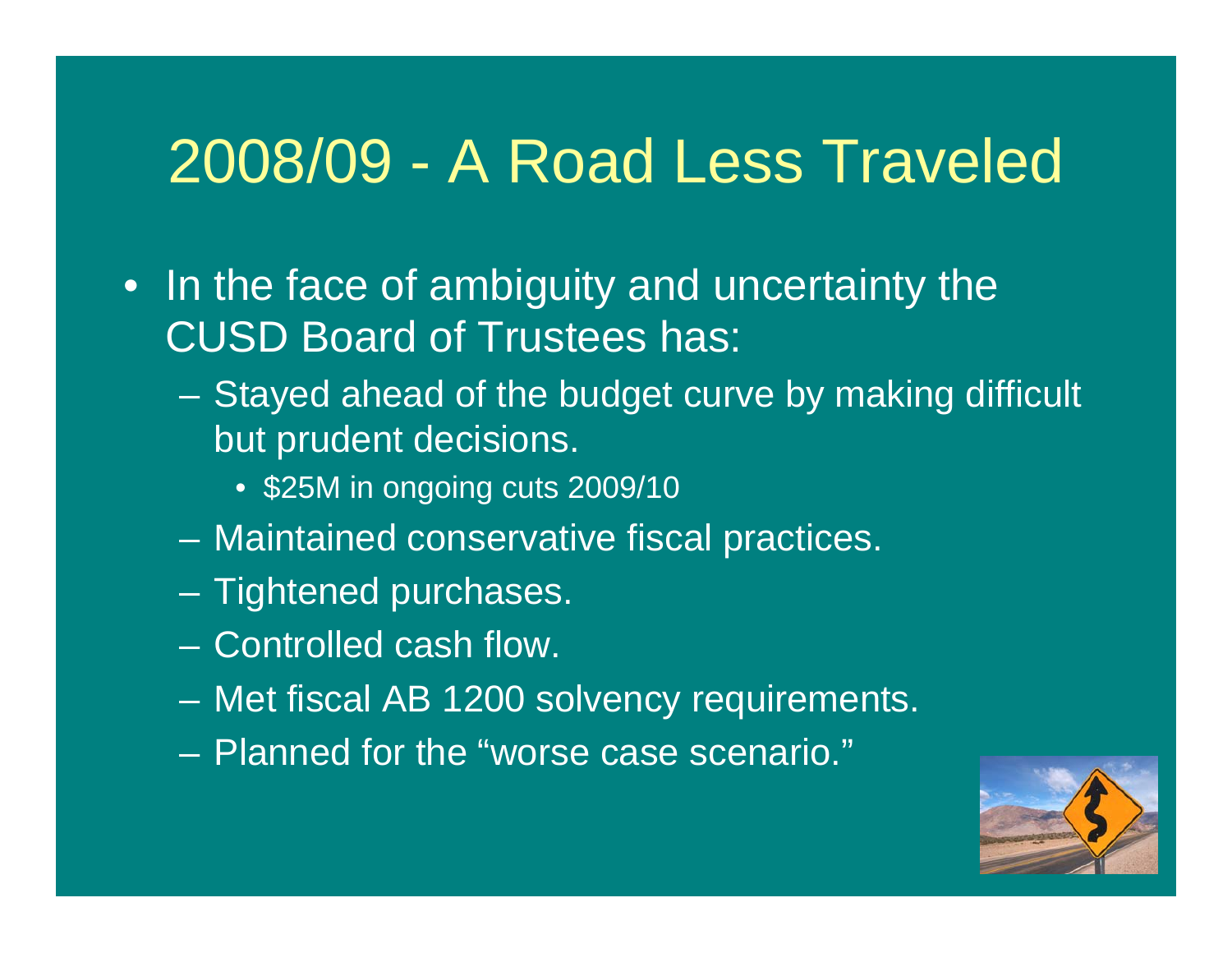# Signs of the Times

#### • Ambiguity

- 18 month budget?
- We just don't know.
- Uncertainty Moving Target
	- We planned for the worst (repeatedly) and it keeps getting worse.
	- Best case scenario = proposed budget.
	- $-$  CUSD 2009/10 shortfall  $= $4.2M$
- Margin Above 2%
	- No room for hiccups.

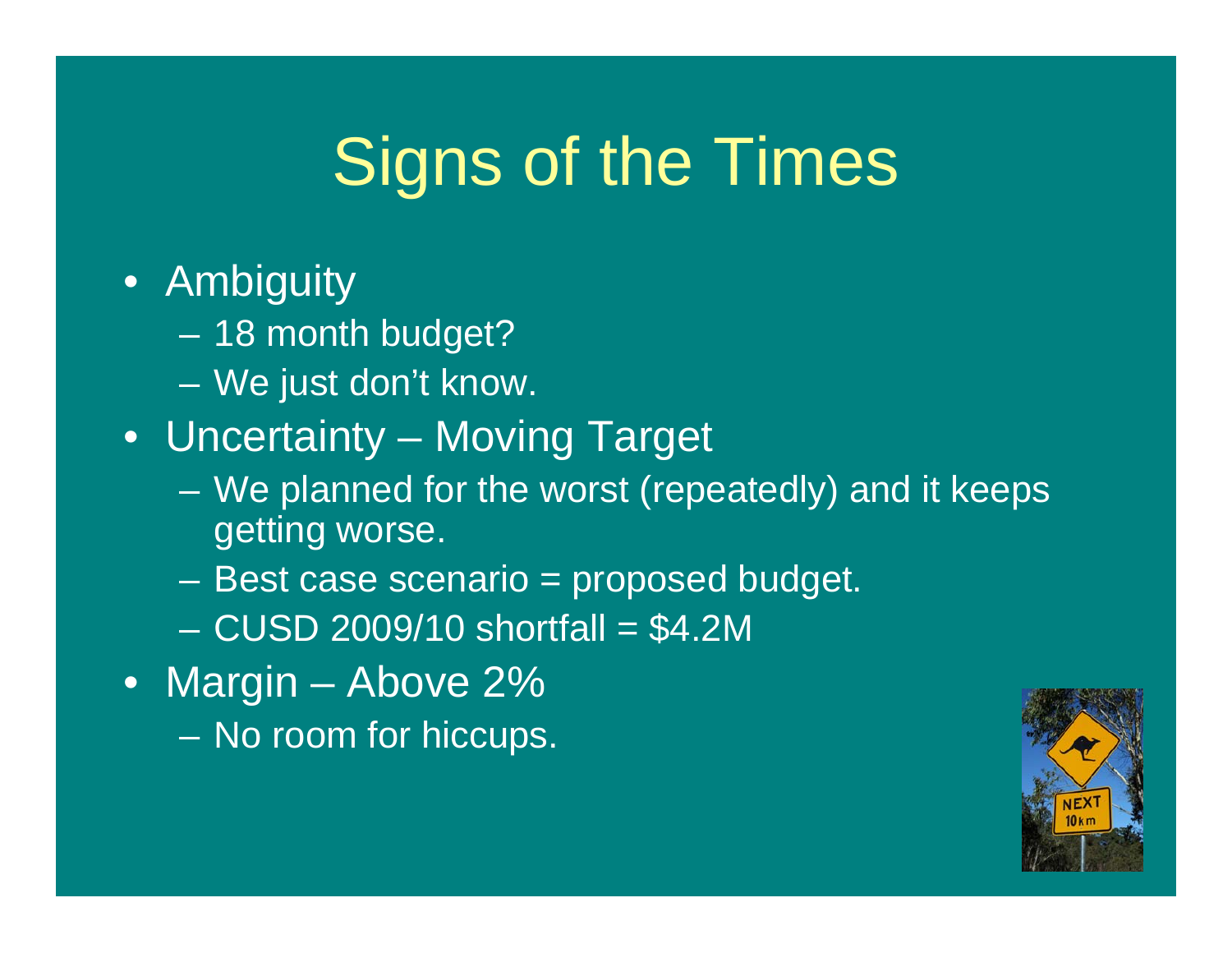# 2008/09 Budget Timeline

- June 16, 2008 Board Adopts Budget
- Feb. 20, 2009 State Adopts 08/09 & 09/10 Budget
	- Mid-year Cuts I
	- Apportionment Deferrals
	- Requirements and Regulations to Follow
- April 13, 2009 Board Approved \$25M cuts for 2009/10.
- May 9, 2009 American Recovery and Reinvestment Act
	- Federal Stimulus Allocations Quantified
- May 19, 2009 Sp. Election
- May 27, 2009 May Revision
	- Mid-year Cuts II
	- 2009/10 Revision
	- Pre-Year Cuts I
- June 8, 2009 Budget Presentation
- June 22, 2009 Budget Adoption
- Next Steps?

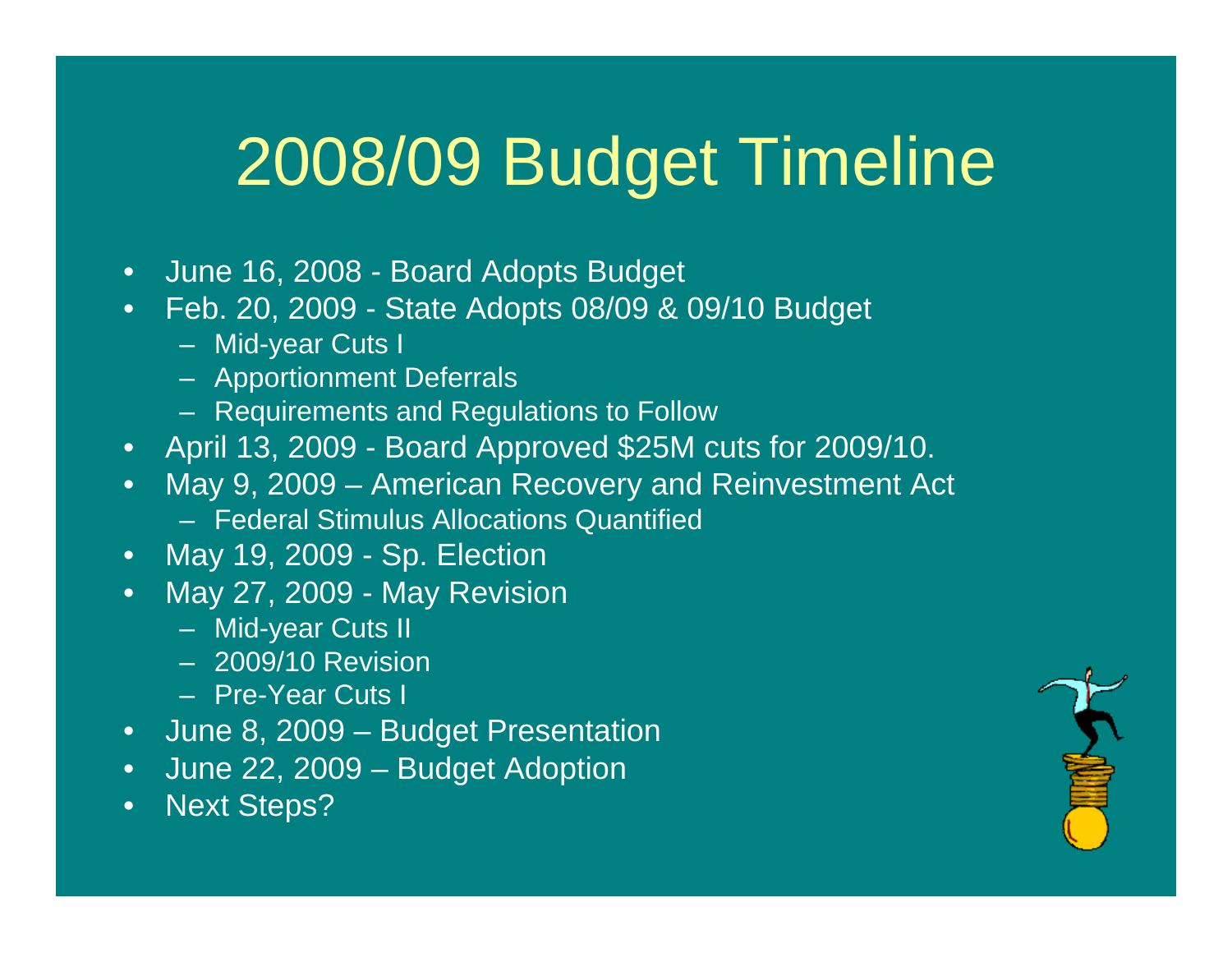## May Budget Revision

| <b>Proposed Reductions - Ongoing</b> |          |          |
|--------------------------------------|----------|----------|
| <b>Description</b>                   | 2008/09  | 2009/10  |
| <b>Revenue Limit - ADA</b>           | (S219)   | (S267)   |
| Total                                | (S11.0M) | (S13.4M) |

Combined RL Reduction (\$486) Combined Total Reduction (\$24.4M)

2009/10 CUSD Revenue Limit is funded \$1,145 below statutory level – 17.9% deficit!

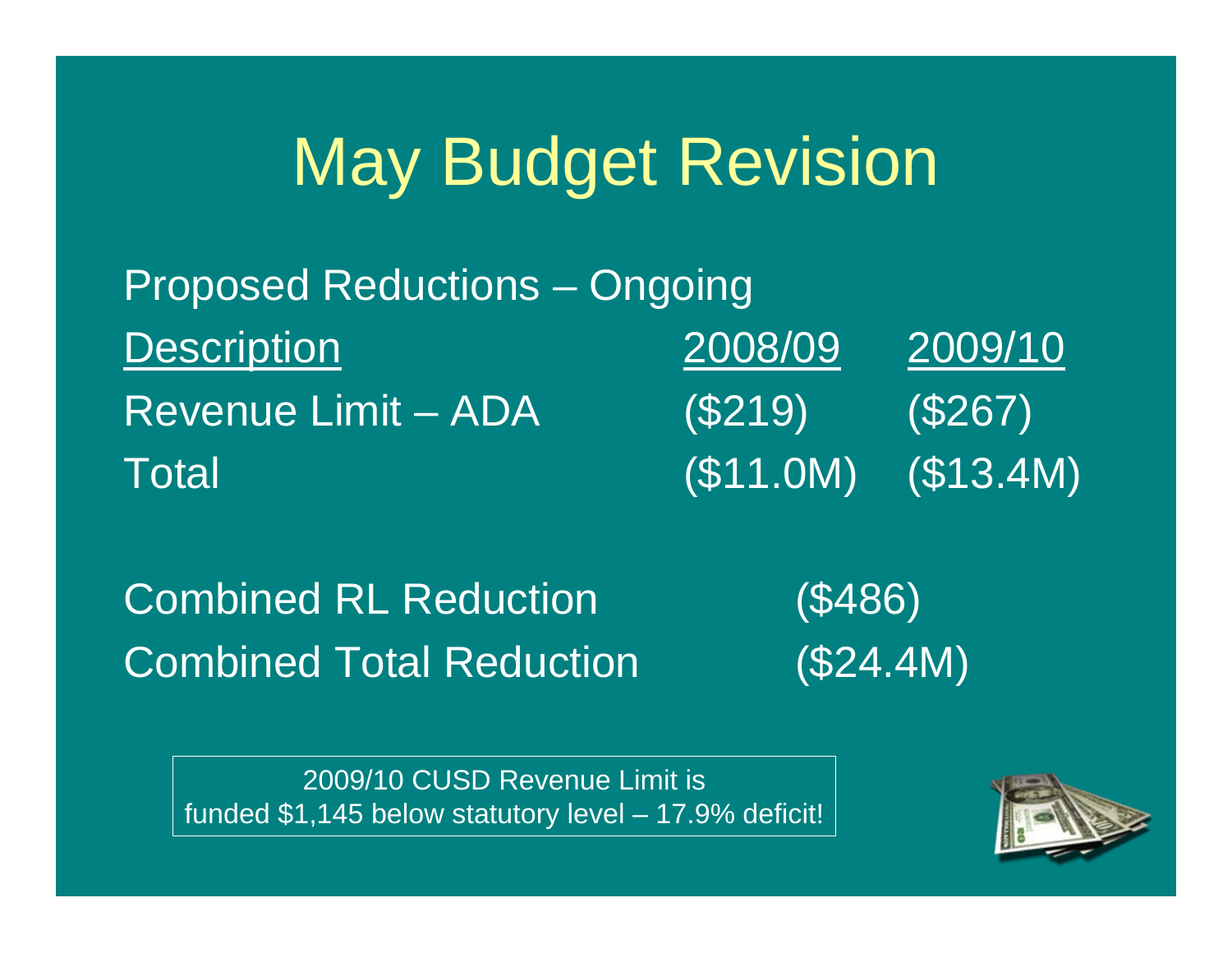## Federal Stimulus ARRA \$

#### Contribution to the General Fund\*

| Program             | 2008/09                     | 2009/10 |
|---------------------|-----------------------------|---------|
| <b>Title I</b>      | \$0.0M                      | \$0.0M  |
| <b>IDEA</b>         | \$0.0M                      | \$5.0M  |
| <b>SFSF</b>         | $\overline{\$11.4M}$        | \$2.0M  |
| <b>CAT Backfill</b> | \$0.0M                      | \$3.9M  |
| <b>Totals</b>       | $\overline{\text{S11}}$ .4M | \$10.9M |

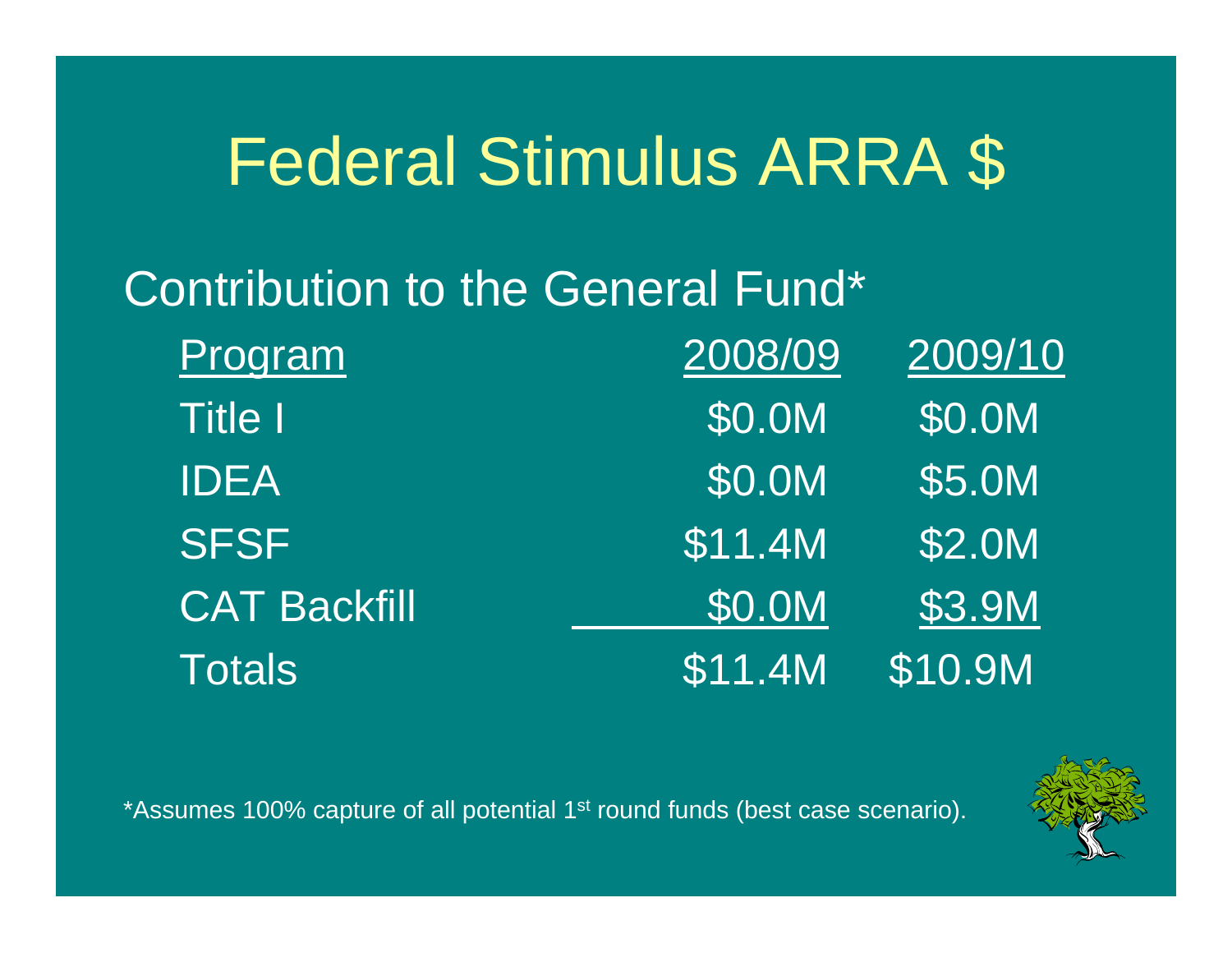# Putting it Together

**Description Total Reductions** ARRA (all sources) **Balance** 

| 2008/09 | 2009/10 |
|---------|---------|
| \$11.0M | \$13.4M |
| \$11.4M | \$10.9M |
| \$0.4M  | (S2.5M) |

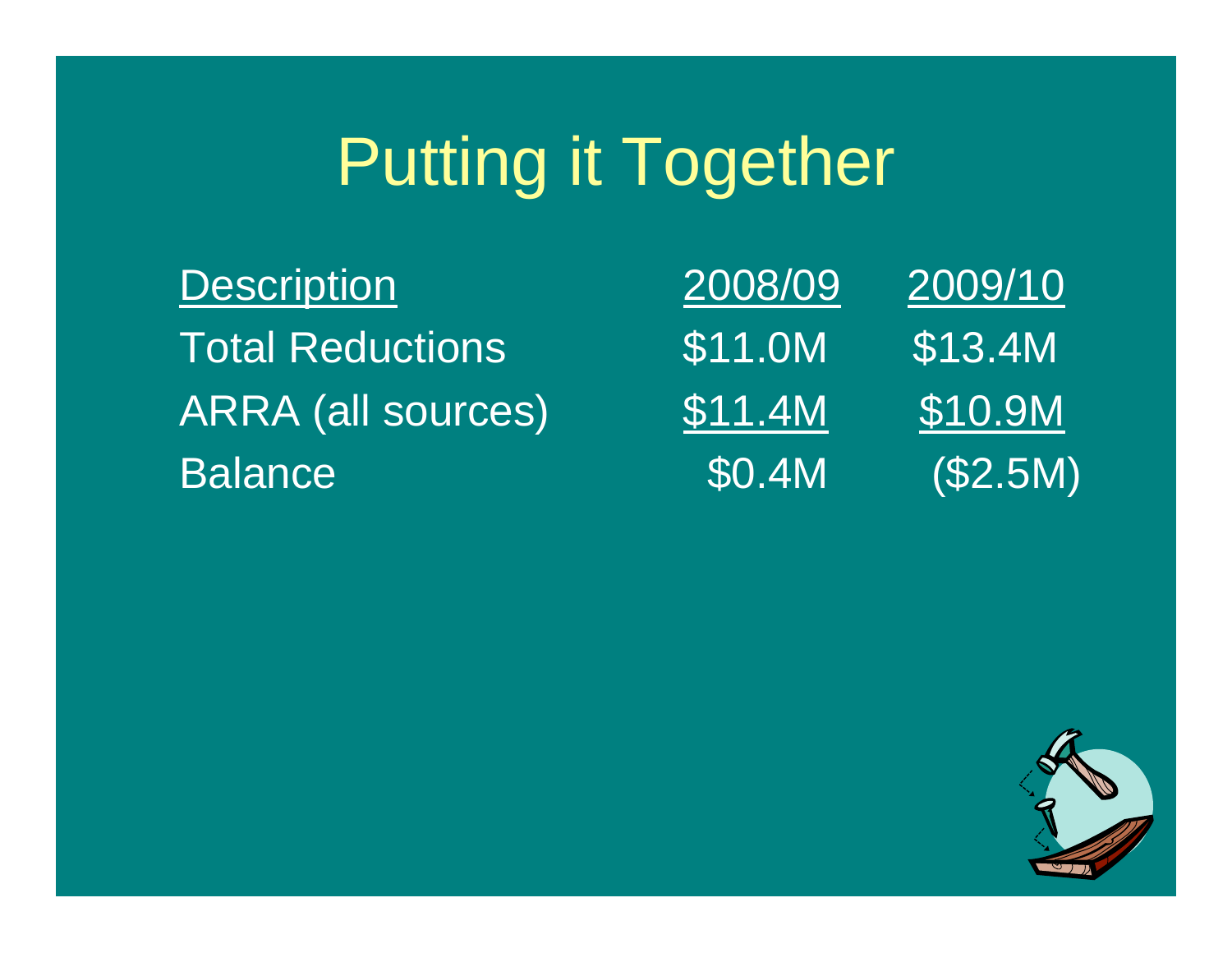## 4 -Year Look Ahead\*



| <b>Expenditures</b>          | 09/10 10/11 11/12 12/13 13/14                                         |  |  |
|------------------------------|-----------------------------------------------------------------------|--|--|
| <b>Salary &amp; Benefits</b> | $\sqrt{58.1}$ $\sqrt{58.5}$ $\sqrt{58.9}$ $\sqrt{59.4}$ $\sqrt{59.8}$ |  |  |
| <b>Cumulative</b>            | \$8.1 \$16.6 \$25.5 \$34.9 \$44.7                                     |  |  |
| <b>GASB</b>                  | $\begin{array}{ccccccccc}\n2 & 2 & 2 & 2 & 2\n\end{array}$            |  |  |
|                              |                                                                       |  |  |
|                              |                                                                       |  |  |

#### Revenue/Flexibility

| <b>Rev. Limit</b> | $\mathcal{P}$ |               |                 |                             |        |
|-------------------|---------------|---------------|-----------------|-----------------------------|--------|
| <b>CSR Flex</b>   | \$9.6         | \$9.6         | \$9.6           | <b>CONTINUES</b>            |        |
| <b>CAT Flex</b>   | \$9.3         | $\sqrt{59.3}$ |                 | $\sqrt{59.3}$ $\sqrt{59.3}$ | -----  |
| Federal. \$       | \$11.4        | \$10.9        | <u>is se se</u> |                             | ______ |
| <b>Totals</b>     | \$30.3        |               | $S29.8$ $S18.9$ | \$9.3                       | \$0.0  |

\*Illustrative example, no coloration between expenditures and revenues.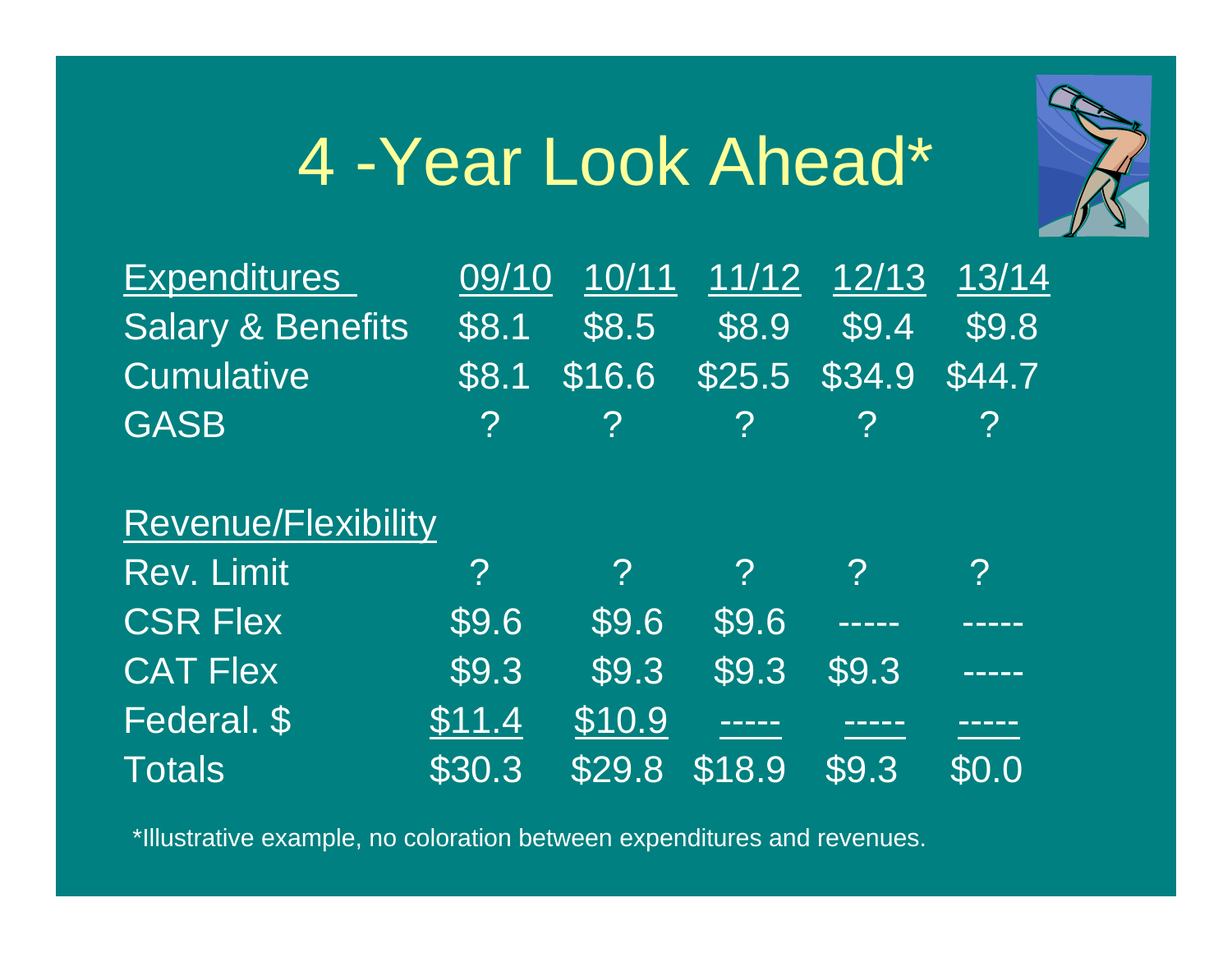# The Bottom Line\*

2008/09 \$513K Surplus 2009/10 \$170K\*\* Surplus 2009/10 (\$4.2M) Shortfall 2010/11 (\$26.0M) Shortfall 2011/12 (\$27.0M) Shortfall

Year Amount Over/Under

\*\* Unrecognized Items (Not included) (\$4.2M) Revenue Limit Shortfall \$4.9M SFSF Round II (estimate)

\*Without corrective action, over/under 2% reserve.

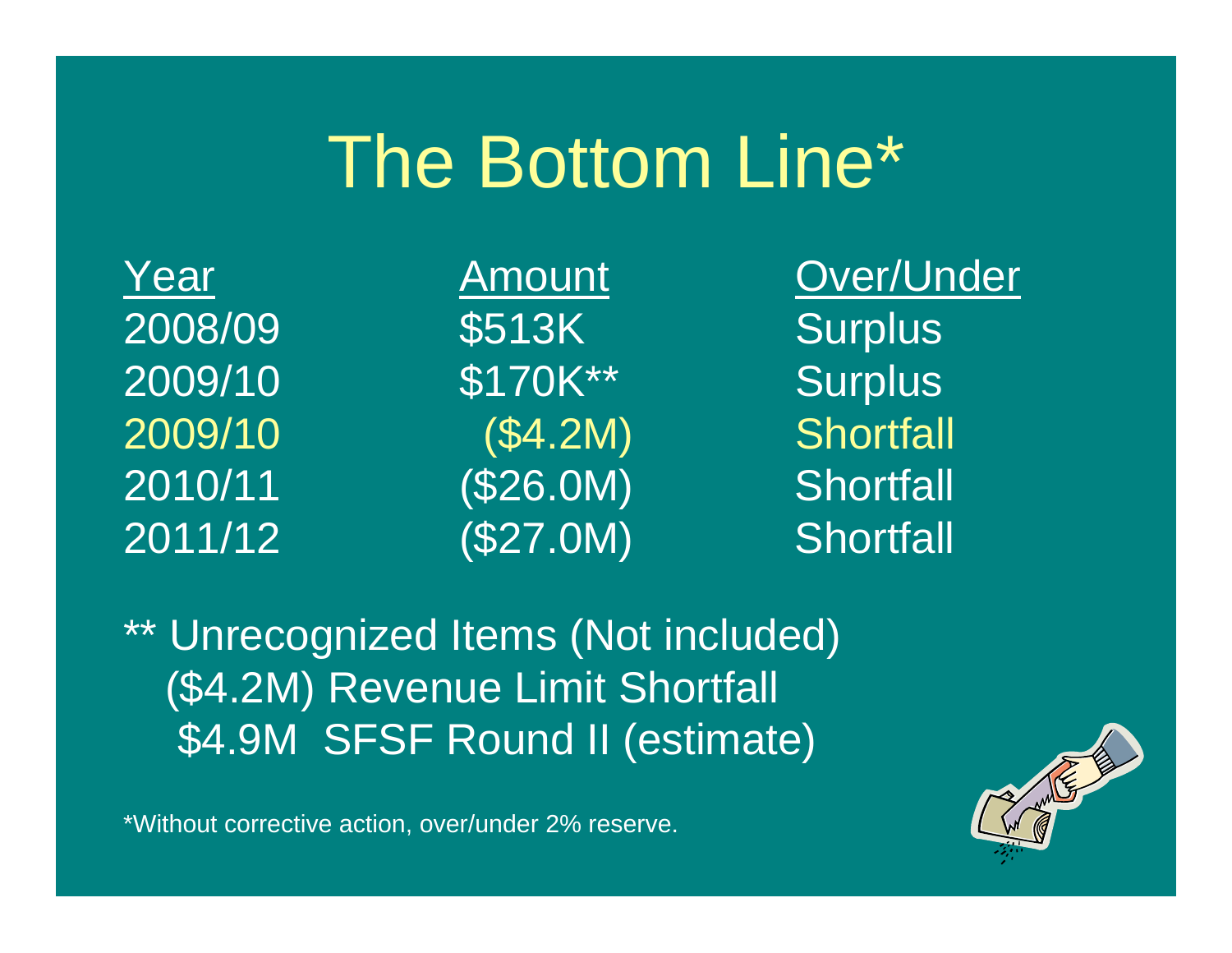#### Recommendations

- Continue to review and tighten budget – Ongoing process
- Finalize/implement reorganization
- Complete negotiations
- Tighten Staffing
	- Watch student/teacher ratios.
- Plan/Prepare for...
	- 2009/10 \$4.2M Shortfall
	- 2009/10 Additional Mid-Year Cuts?
	- 2010/11 \$26.0M Shortfall

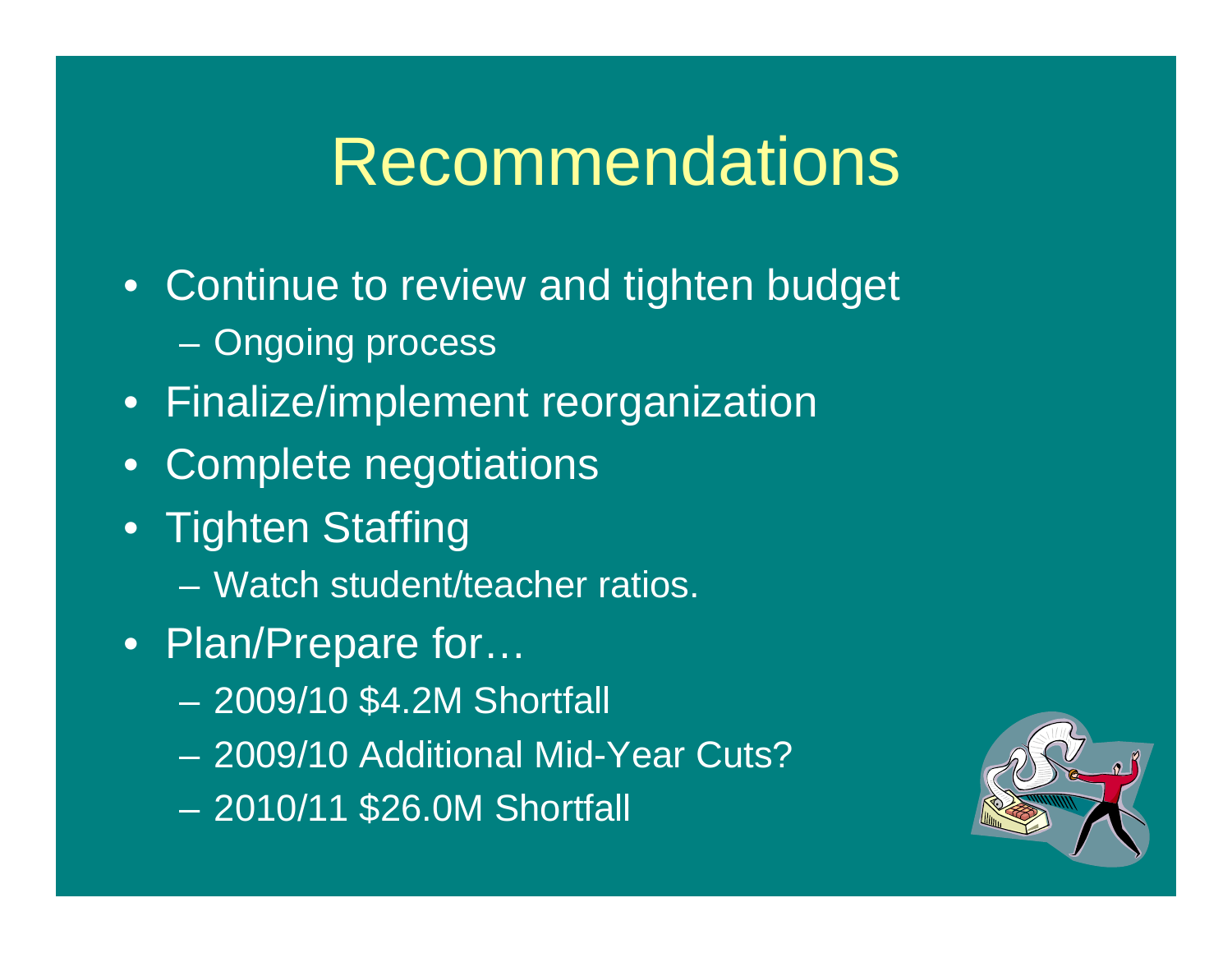#### 2009/10 General Fund Budget Presentation

Kristofer Pitman

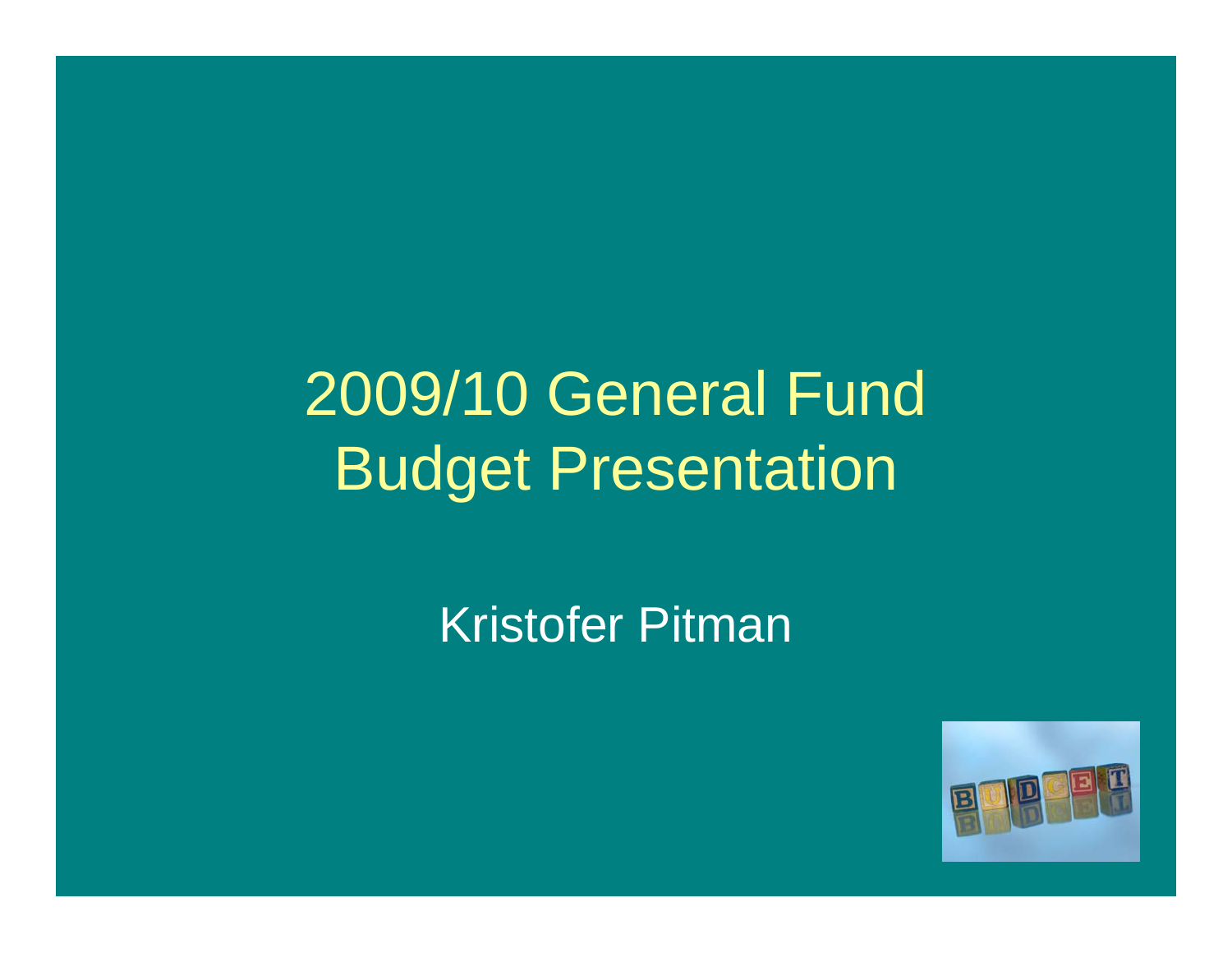#### Assumptions Used for 2008-09 Estimated Actuals

• Key factors Prior Year Base RL 55,783 / ADA Base RL (PY + COLA) \$6,112 / ADA Revenue Limit Deficit 11.428% Funded RL 35,414 / ADA

Total ADA 50,077 **Funding Difference \$18.5 million**

**❖ See handout for detail**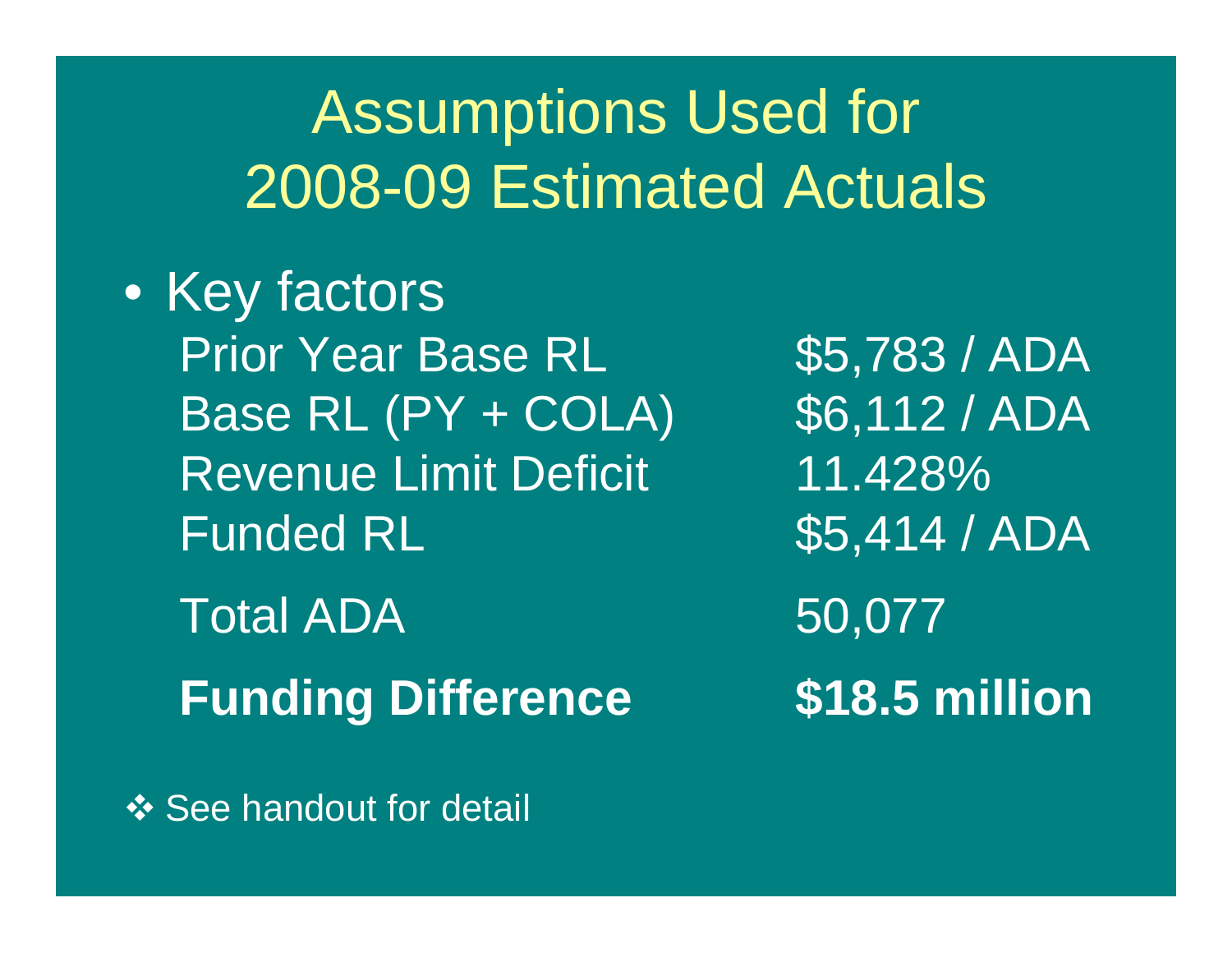#### Assumptions Used for 2009-10 Tentative Budget

• Key factors Prior Year Base RL 56,112 / ADA Base RL (PY + COLA) \$6,373 / ADA Revenue Limit Deficit 17.967% Funded RL 35,228 / ADA

Total ADA 50,134 **Funding Difference \$25.8 million**

**❖ See handout for detail**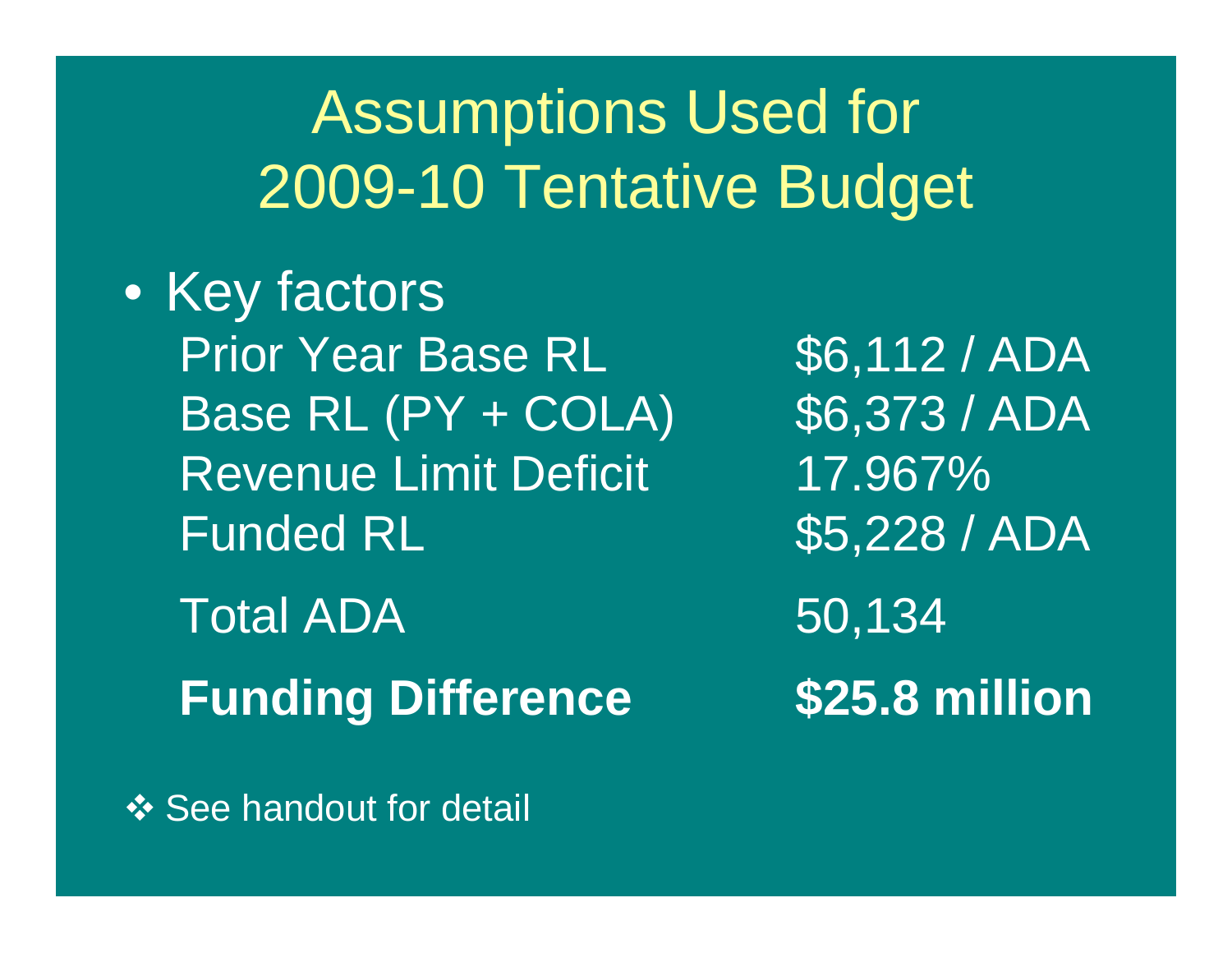#### 2009-10 Tentative Budget

Key adjustments from prior year RevenueRL & State Revenue  $\sim$  \$(13.9) M Federal 1x Funding  $\overline{ }$  \$ 10.9 M

**Expenditures** Salaries & Benefits  $$(19.1)$  M Services & Other 5(1.6) M Debt Service  $\text{S}(2.0) \text{M}$ 

**❖ See handout for detail**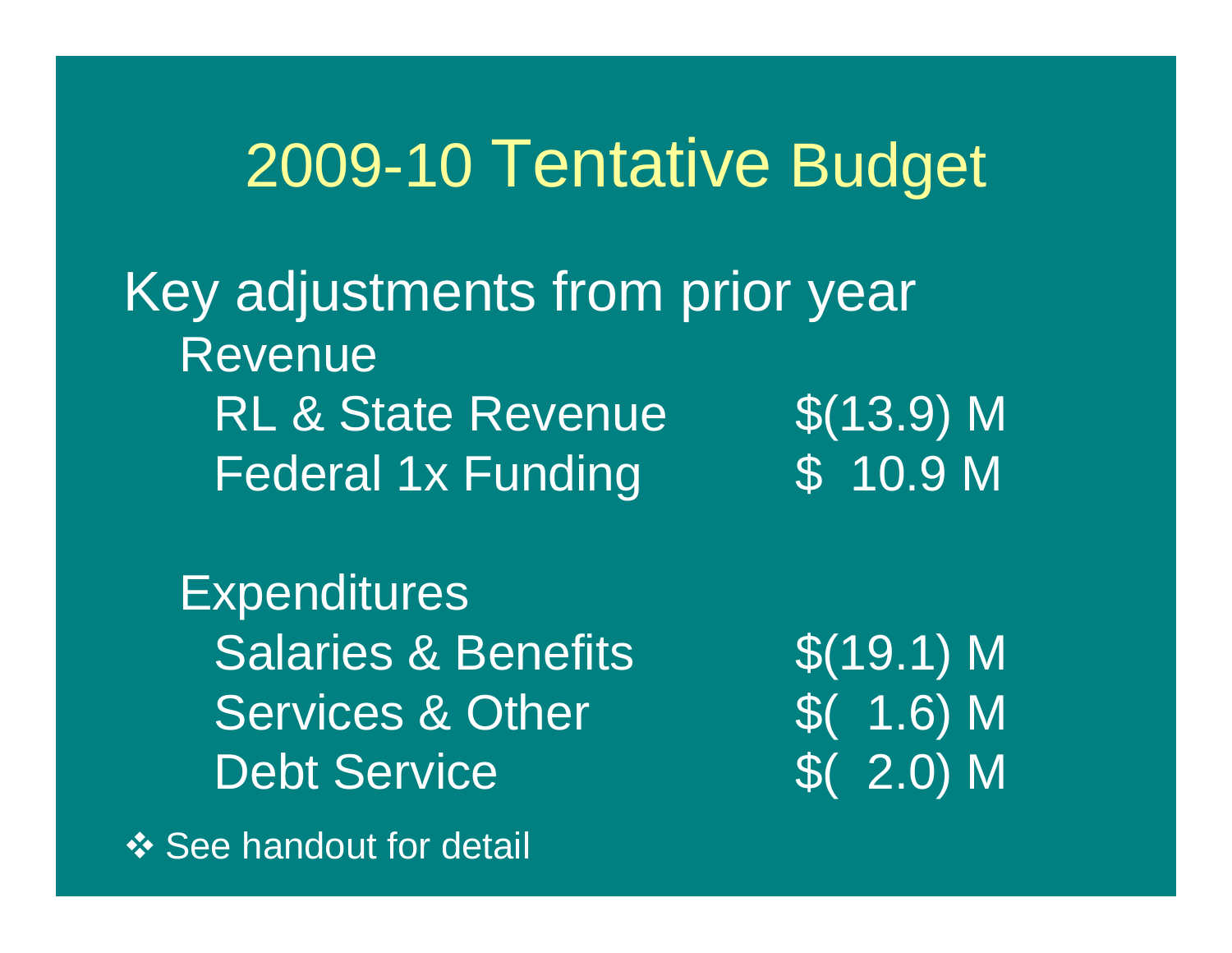#### 2009-10 Tentative Budget, cont.

Key adjustments from prior year **Transfers** Deferred Maintenance  $$ 2.0 M$ Fund 11 & 14 per Cuts \$ 2.1 M

Ending Balance / Reserve Reserve minimum 2.0 % 2009-10 Projected Reserve \$ 7.6 M 2009-10 Projected Reserve 2.0 % **❖ See handout for detail**